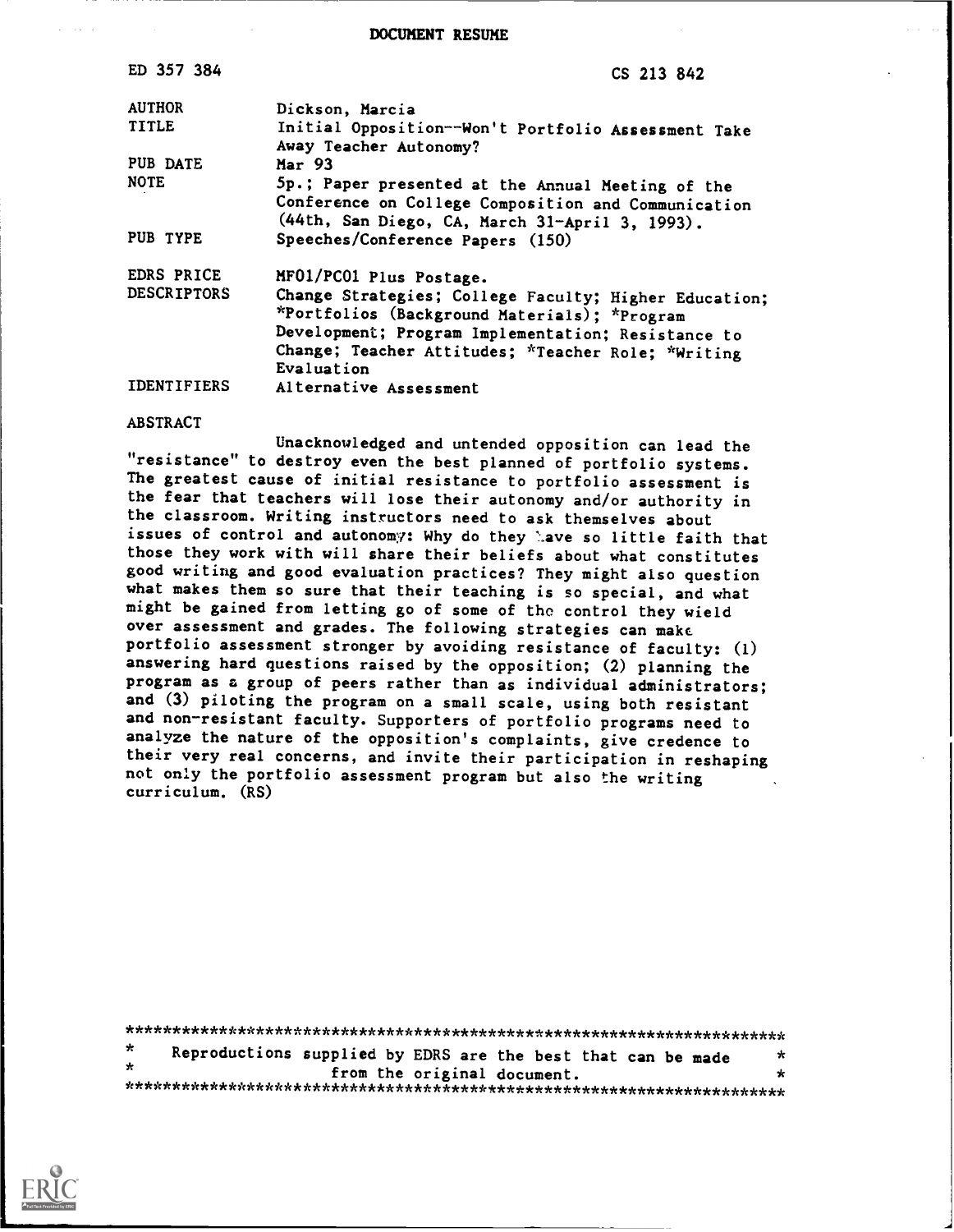# "Initial Opposition--Won't Portfolio Assessment Take Away Teacher Autonomy?"

Marcia Dickson<br> **Marcia Dickson** <sup>"</sup>PERMISSION TO REPRODUCE THIS"<br> **Marcia Dickson** (PANTED BY

 $\mathcal{L}$ 

U.S. DEPARTMENT OF EDUCATION Office of Educational Research and Improvement EDUCATIONAL RESOURCES INFORMATION CENTER (ERIC)

1

MATERIAL HAS BEEN GRANTED Maroia, Dickson

@This document has been reproduced as<br>received from the person or organization<br>originating it

Minor changes have been made to improve<br>reproduction quality

TO THE EDUCATIONAL RESOURCES INFORMATION CENTER (ERIC)."

 $\mathbf{H}_{\mathbf{q}}$ 

ထ 60

Points of view or opinions stated in this document do not necessarily represent official OERI position or policy

It's a funny thing about the words Opposition and Resistance. When I put the article The in front of Resistance and use it to refer to a band of underground French soldiers in<br>World War II, I can conjure up images of noble confrontation: a "rag-tag" band of fighters defying the Nazi occupation. Or, if I<br>put the same article in front of the word Opposition and use it to refer to the minority side of any political body, suddenly I see Henry Fonda fighting the evils of big-time politics.

But Resistance and Opposition can take on quite negative meanings--especially when any of one of us is being resisted.

Let's take a not-so-hypothetical case. Say you spent a number of months planning, organizing, researching and developing a departmental portfolio system. You've introduced everyone to the idea, conducted workshops--you've even called in outside experts to testify to the joys of portfolio assessment. Then...just as you prepare to put the program into action--or even worst--just after you've put the plan into action, a friendly peer or a concerned chair (not that the two are mutually exclusive) utters one simple phrase: "I think there's a little resistance growing."

Suddenly it's hard to believe that sabotage doesn't lurk in the hearts of THE RESISTORS, even harder to not to begin to immediately plan how to "beat down" THE OPPOSITION. The breakneck redefining of the two key terms here is not unwarranted. Unacknowledged and untended to opposition can lead the resistance to destroy even the best planned of portfolio systems.

How does resistance to portfolio assessment develop? Why can the initial opposition be so ve'lement? Why can't everyone understand that portfolios are kind, virtuous, and good to<br>students? (I'd stop short at claiming that they have vita<br>and minerals.)<br>Really, now. What's to object to? What's to dislike<br>Quite a bit, actually. The most common students? (I'd stop short at claiming that they have vitamins and minerals.)

Really, now. What's to object to? What's to dislike?

Quite a bit, actually. The most common complaints are these: the paper work will increase. Storage space, always at a premium, will become even scarcer. The amount of time spent on revising the portfolio will shape the course of the semester or quarter. This list is only partial, ond many of the objections are legitimate. But to me, these complaints represent minor issues. In my experience, the greatest cause of initial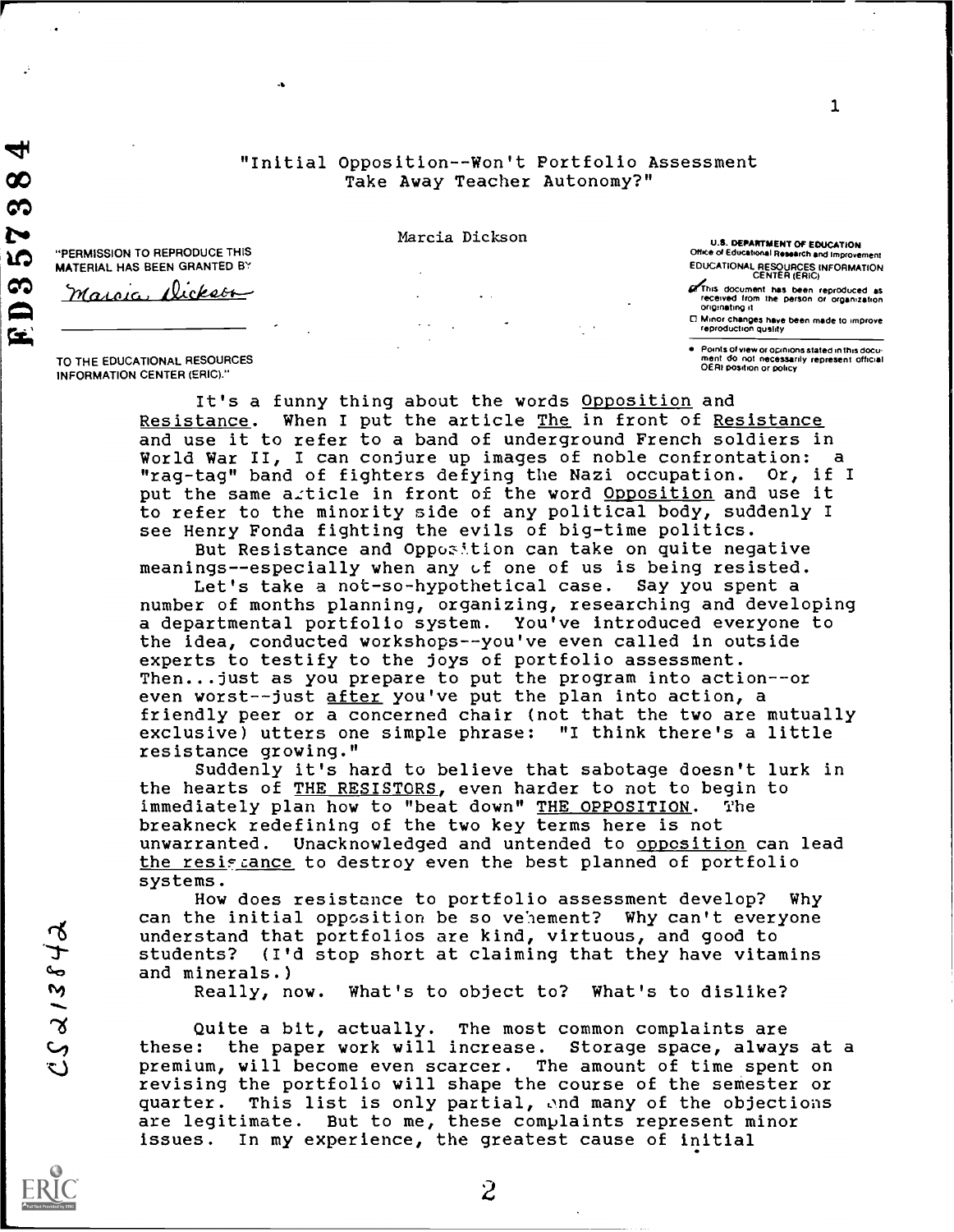#### $\text{CCCC } 1993$  2 Initial Opposition

resistance to portfolio assessment is the fear that teachers will lose their autonomy and/or authority in the classroom.

What is this autonomy that we will lose? It has been argued that:

--Other teachers will judge the quality of our students' work, making the decisions that it is the individual teacher's right to make.

--other teachers, having greater access to the student papers and assignments from our classes, might take to judging the assignments we make and the way we grade the papers that result from those assignments.

--Outside readers, with no direct access to our students, will not have our intimate knowledge of student performance in class and, therefore, will be unable to assess the level of improvement or the nature of their class participation.

--we might even have to agree to grades that we don't feel are rigorous enough or are too harsh.

In all cases, the central issue amounts to this: the teacher does lose partial control over the all-important grade. Autonomy seems to boil down to the right to grade according to our own standards--without worrying about anyone else's.

Perhaps we need to ask ourselves a few questions about issues of control and autonomy.

The first question may seem a little off-base, but I feel it's extremely relevant: Why are we so unsure of ourselves and others?

When we talk about sharing evaluation, we're not talking about handing our students' portfolios to complete strangers. Why does the teacher in the next classroom--the same one who shares papers in the hall, asks for advice (or gives advice) over lunch, serves on committees with everyone else--become the problem grader, the unreasonable teacher, tho unreliable colleague, when they become the other reader in portfolio assessment? True, there are incompetents in the profession, and there are unreliable souls who do not devote the time or energy to the careful reading of student papers. But these slack-offs are hardly the majority of our colleagues. Why do we have so little faith that those we work with will share our beliefs about what constitutes good writing and good evaluation practices? And even more radically: Who says they have to agree with us just to work with us?

There's a related question that we have to ask--although it might step on some toes. What makes us so sure that our teaching is so special? What about our particular perspective or writing is so sacrosanct that we need not be open to others' readings of student papers? Did we have the ultimate teachers? Do we alone hold the secrets of teaching students to how write?

Finally, this question: What might be gained from letting go of some of the control we weld over assessment and grades? If we give up absolute control over gatekeeping, then we give up our

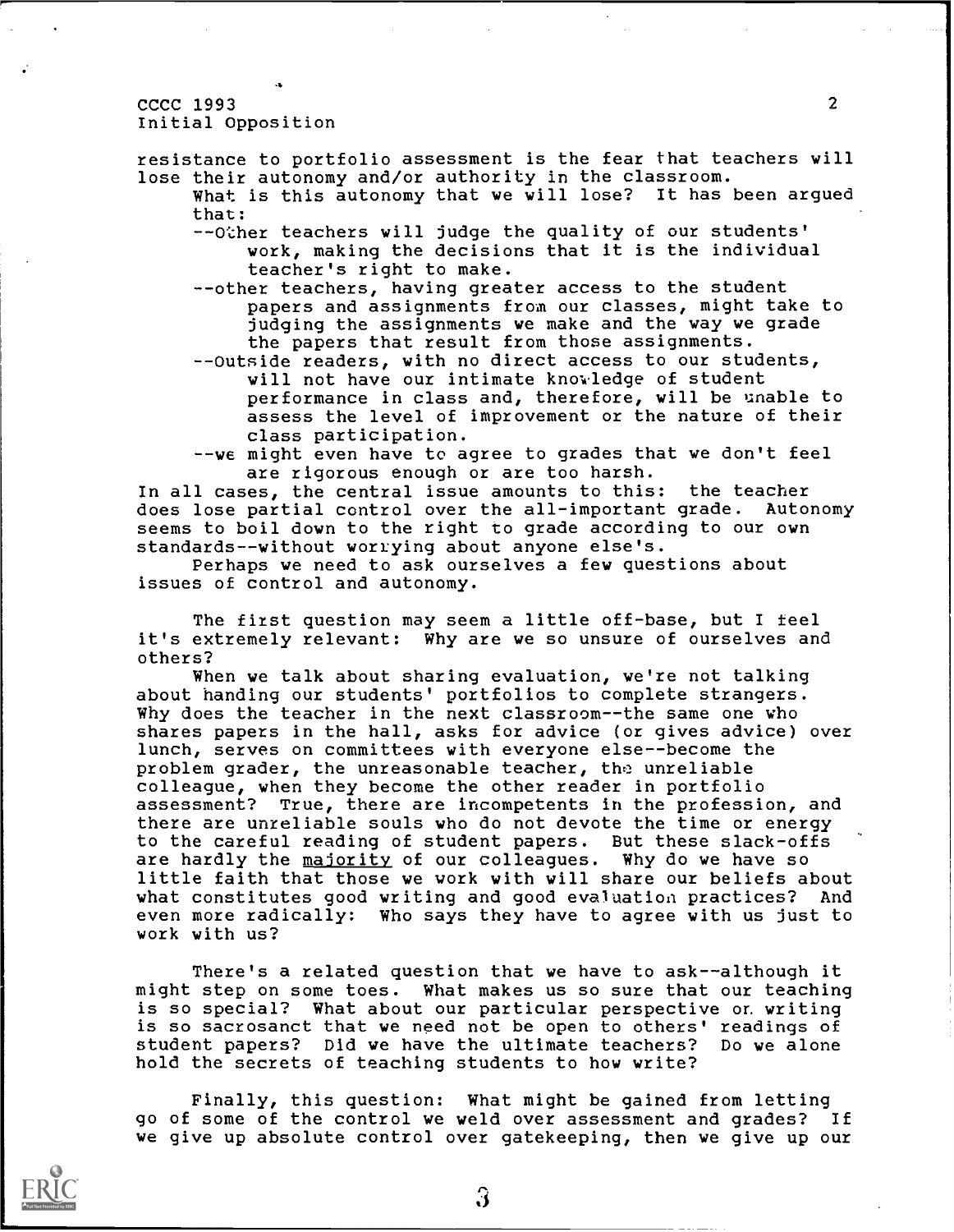# $\text{CCCC } 1993$  3 Initial Opposition

roles as keepers of the English Language. If we give up our right to be the final judge of a portfolio's worth, we give up our right to be the final authority on our students' worth.

I don't know about you, but I'm ready to give up those items. I've spent too many years worrying about my cwn spe I've spent too many years worrying about my own spelling and sentence structure, much less my style (whatever that is) to regret biding adieu to my own position as gatekeeper. I've had too many problem portfolios (and individual papers) to feel threatened by hearing someone else's opinion.

I've studied too much literary theory and composition theory--in fact, I've lived too long--to ever believe that I have the final answer about anything--much less how to make everyone happy participants in portfolio assessment. But I do have suggestions for establishing a comfortable peace. I thinx the following strategies can make portfolio programs stronger.

First, we should ask and answer the hard questions that the opposition raises:

--Who controls the classroom when everyone is subject to portfolio assessment? How can the individual teacher's pedagogy be preserved?

--Who controls the students' grades?

The answers, as you might expect, are not so simple that they can be answered here, today, now, in detail, by any single member of this panel (They certainly can't be answered by me even if I could be there).

Why? Because the answers, as always, depend upon the context of the program, teachers, students and countless other items. At a conference we must be content merely to engender more questions--questions that a department can use as a starting place for planning a portfolio program:

--What's the nature and goal of the writing course? --Who teaches? --What and how do they teach? --Who learns? --What and how do they learn? --What's the goal of the assessment?

Answering these questions is the first step in dealing with resistance. Until the entire department has discussed what they expect from a course, a student, or a final product, they can't help but be suspicious of each other. Think about it for a moment. E. M. Forster is famous for saying "How do I know what I think until I see what I say" (or somebody famous said something relatively close to that). How do we know what we believe about what constitutes good writing or what we consider when we assess a paper or a portfolio, if we don't write it down and see if what we say matches what we believe?

The second way to avoid resistance is to plan the program as a group of peers rather than as individual administrators. Yes, getting the entire department to work on planning a program is